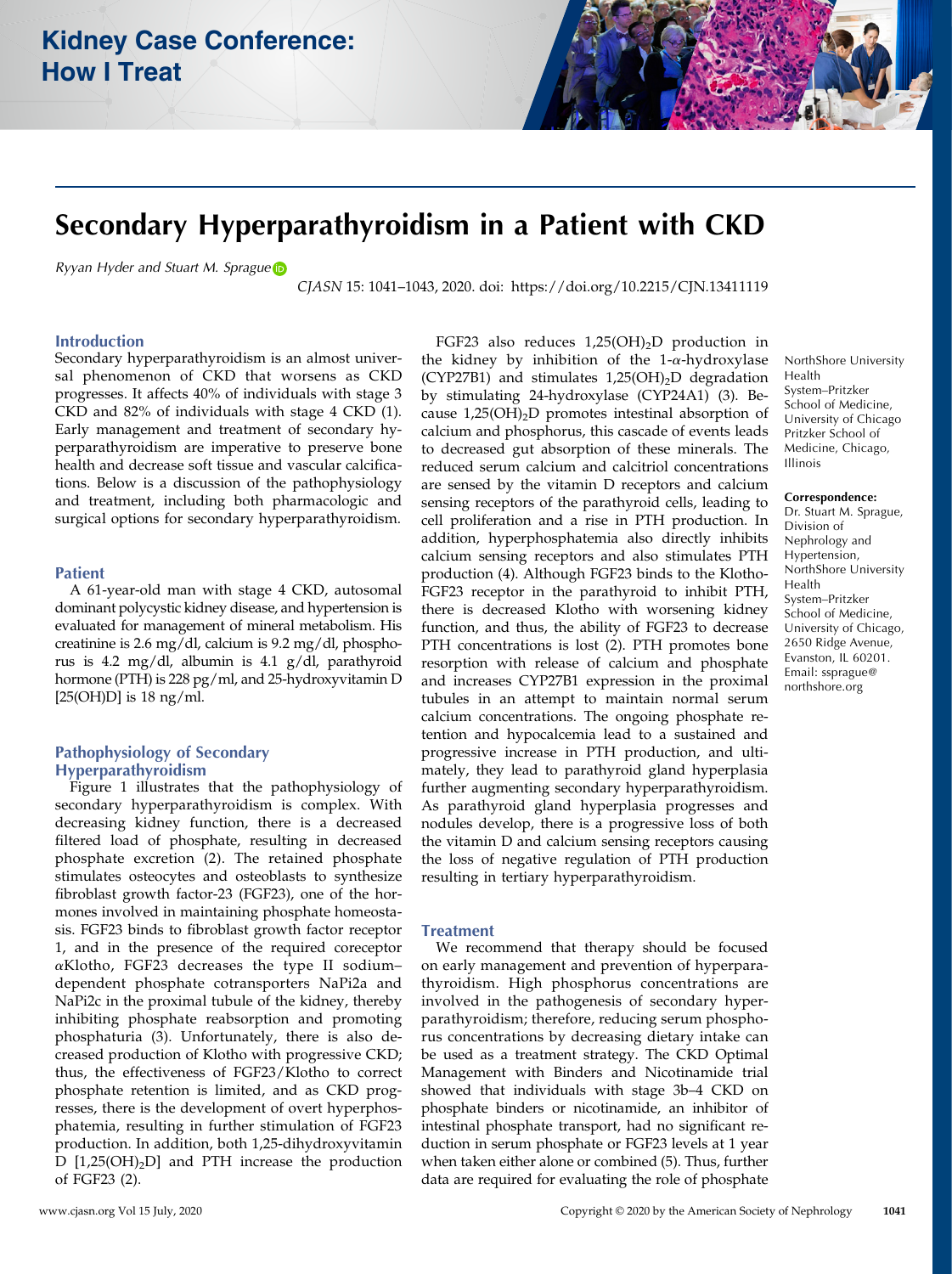

Figure 1. | Pathophysiology of secondary hyperparathyroidism. FGF23, fibroblast growth factor-23; PTH, parathyroid hormone.

binders on serum phosphate, FGF23, and PTH concentrations in patients with CKD and normophosphatemia.

Therefore, the mainstay of therapy would be correction of 25(OH)D deficiency. This can initially be approached with the use of the inactive compounds, ergocalciferol (vitamin  $D_2$ ) and cholecalciferol (vitamin  $D_3$ ). Ergocalciferol is derived from plant sources, and cholecalciferol is derived from animal sources. Administration of these compounds should result in increase of 25(OH)D, which should increase  $1,25(OH)_2D$ ; this should then stimulate the vitamin D receptor on parathyroid gland to suppress PTH production. As kidney function declines, the ability of these compounds to reduce PTH synthesis declines. Therapy with ergocalciferol resulted in a normalization of circulating 25(OH)D concentrations with a 13% decrease in PTH in individuals with stage 3 CKD; however, there was not a statistically significant decrease in PTH for individuals with stage 4 CKD (6). Another study using high-dose cholecalciferol for 12 weeks resulted in an almost threefold increase in circulating 25(OH)D concentrations with stabilization of PTH concentrations, compared with placebo in which circulating 25(OH)D concentrations remained stable and there was a 16% increase in PTH (7). It seems that, as kidney function deteriorates, higher 25(OH)D concentrations may be required to maximally suppress PTH (8). Thus, in many patients with advanced CKD in the absence of hypercalcemia, treatment with  $1,25(OH)_2D$  or an analog may be required to suppress PTH (6,9).

Calcitriol is a biologically active nonselective vitamin D receptor agonist that is used in the treatment of secondary hyperparathyroidism. It decreases PTH synthesis and prevents parathyroid gland hyperplasia (9). Activation of vitamin D receptors also increases serum calcium, which activates calcium sensing receptors in the parathyroid gland, further decreasing PTH production (9). Calcitriol is usually started when vitamin D supplementation is no longer adequate. Unlike ergocalciferol and cholecalciferol, calcitriol suppresses PTH regardless of CKD stage. Limitations of calcitriol include ineffective repletion of serum 25(OH)D and stimulation of CYP24A1 and FGF23, which will further decrease 25(OH)D concentrations. In addition, calcitriol and other vitamin D receptor agonists may cause hypercalcemia, hypercalciuria, and hyperphosphatemia, which can lead to vascular calcifications. Therefore, we recommend that calcitriol should be used as adjunctive therapy in patients who cannot be controlled with ergocalciferol or cholecalciferol with careful monitoring for hypercalcemia and hyperphosphatemia. Other vitamin D analogs include doxercalciferol and paricalcitol. These analogs also decrease PTH production but like calcitriol, at the risk of causing both hypercalcemia and hyperphosphatemia. In the only comparative study, there was no difference in the development of hypercalcemia and hyperphosphatemia with calcitriol and paricalcitol (10).

The third option for correcting vitamin D deficiency would be the use of extended release calcifediol [25(OH)D], which has been shown to effectively increase both circulating  $25(OH)D$  and  $1,25(OH)_2D$  concentrations while decreasing PTH levels (1). This effect does not seem to be dependent on CKD stage, and the development of hypercalcemia was similar to placebo-treated subjects (1).

Other options to treat refractory hyperparathyroidism would include calcimimetics, such as cinacalcet, which activate calcium sensing receptors and increase sensitivity of serum calcium to inhibit PTH production and release, resulting in a reduction in PTH within a few hours. Studies have shown that treatment of secondary hyperparathyroidism with calcimimetics can decrease proliferation of parathyroid cells and subsequently suppress parathyroid hyperplasia (2). Unfortunately, calcimimetics can cause hypocalcemia and in CKD, may result in hyperphosphatemia. Therefore, calcimimetics are currently not used for patients with secondary hyperparathyroidism and CKD.

If refractory hyperparathyroidism is not responsive to medical therapy, then parathyroidectomy may be indicated. Indications for parathyroidectomy in appropriate surgical candidates include serum PTH of  $>800$  pg/ml refractory to medical therapy, hyperplastic parathyroid gland measuring  $>500$  mm<sup>3</sup>, or glands  $>1$  cm in diameter (11). It is important to monitor these patients because secondary hyperparathyroidism can return due to hyperfunctioning of the remaining or autotransplanted tissue. Potential benefits of parathyroidectomy include decreased fracture risk, increased bone mineral density, and improved survival and quality of life (2,11).

This patient was treated with extended release calcifediol 30 mg for 6 months. Repeat laboratory tests demonstrated that creatinine is 2.8 mg/dl with calcium of 9.6 mg/dl, phosphorus of 4.0 mg/dl, albumin of 3.9 g/dl, PTH of 144 pg/ml, and vitamin D of 68 ng/ml. In conclusion, secondary hyperparathyroidism is important to treat early in patients with CKD to prevent mineral bone disease and maintain vascular health. Medical management may initially consist of correcting 25(OH)D deficiency with ergocalciferol or cholecalciferol, although these therapies generally do not effectively decrease PTH in later stages of CKD. If 25(OH)D deficiency persists, a trial with extended release calcifediol may be warranted. If PTH